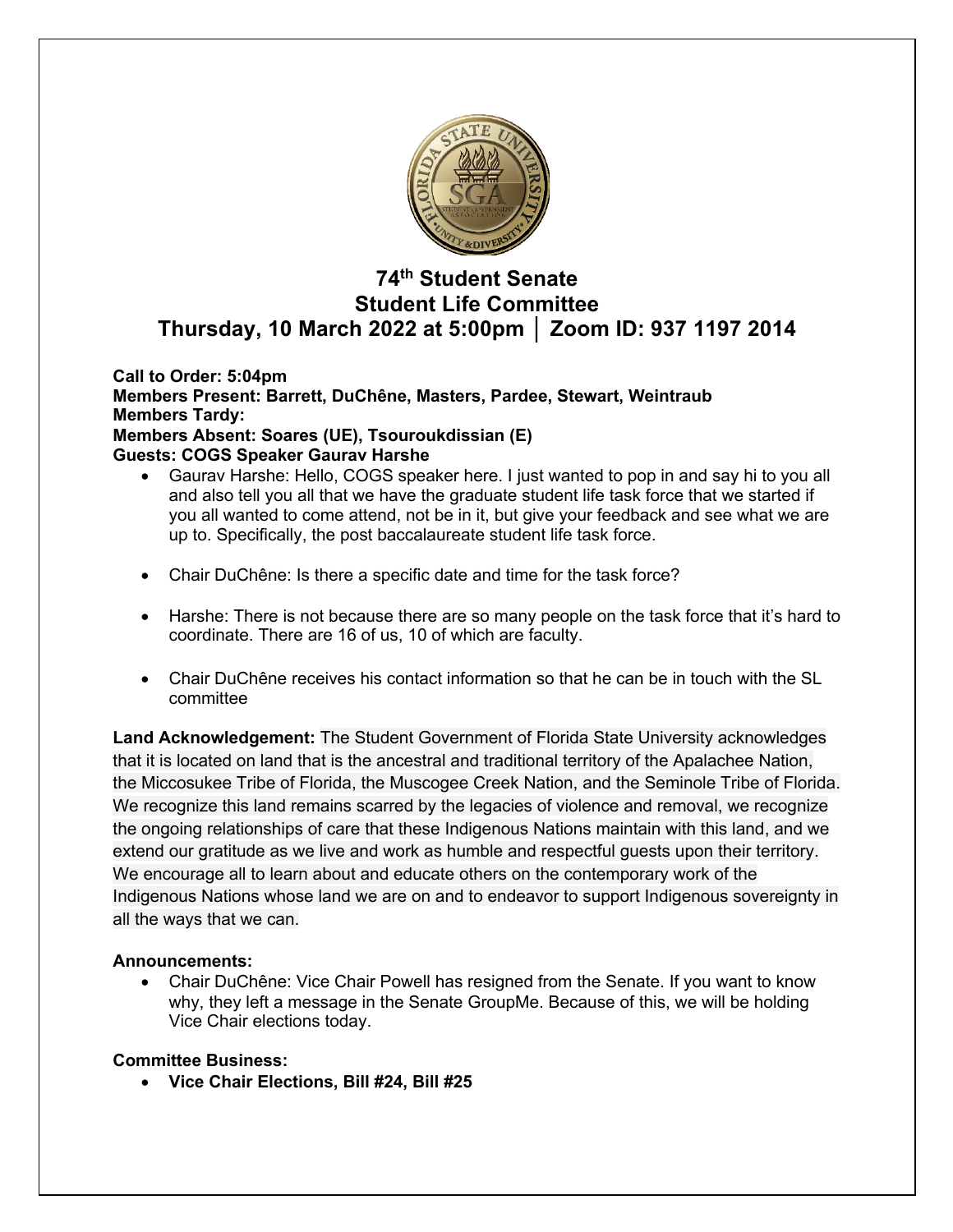#### **Old Business:**

• None

**New Business:** Vice Chair Elections, Bill #24, Bill #25

- **Vice Chair Elections**
	- Open Floor for Nominations: Senator **Weintraub** nominates Senator *Barrett*, Senator **Stewart** Seconds; no other nominations
		- Candidates accepting nomination: Barrett
		- Candidates declining nomination: None
		- **Elections: Barrett Wins** by default

**Newly elected VICE CHAIR BARRETT assumes the duties of vice chair immediately.**

- **BILL #24 - Sponsored by Senators Suarez, Wells (P), Senator Murray (Co) To allow first-year college students to represent the college of undergraduate studies despite being enrolled in their University Division.**
	- Opening Statement (5 mins):
		- Chair DuChêne: Are the sponsors or co-sponsors present at this time? …
		- Chair DuChêne: The sponsors not being present, the bill is placed upon the table until Thursday March 24<sup>th</sup>, 2022 at 5:00pm
	- **RESULT: BILL #24 IS TABLED**
- **BILL #25 - Sponsored by Senator Rivers (P), Senators Gonzalez, Wang (Co) To transfer the power of Director of Homecoming Chief and Princess to Homecoming Executive Council. Also, to give Homecoming the power of planning Homecoming Chief and Princess Election.**
	- Opening Statement (5 mins):
		- Chair DuChêne: Are the sponsors or co-sponsors present at this time?
		- … ■ Chair DuChêne: The sponsors not being present, the bill is placed upon the table until Thursday March  $24<sup>th</sup>$ , 2022 at 5:00pm
	- **RESULT: BILL #25 IS TABLED**

#### **Unfinished Business:**

• None